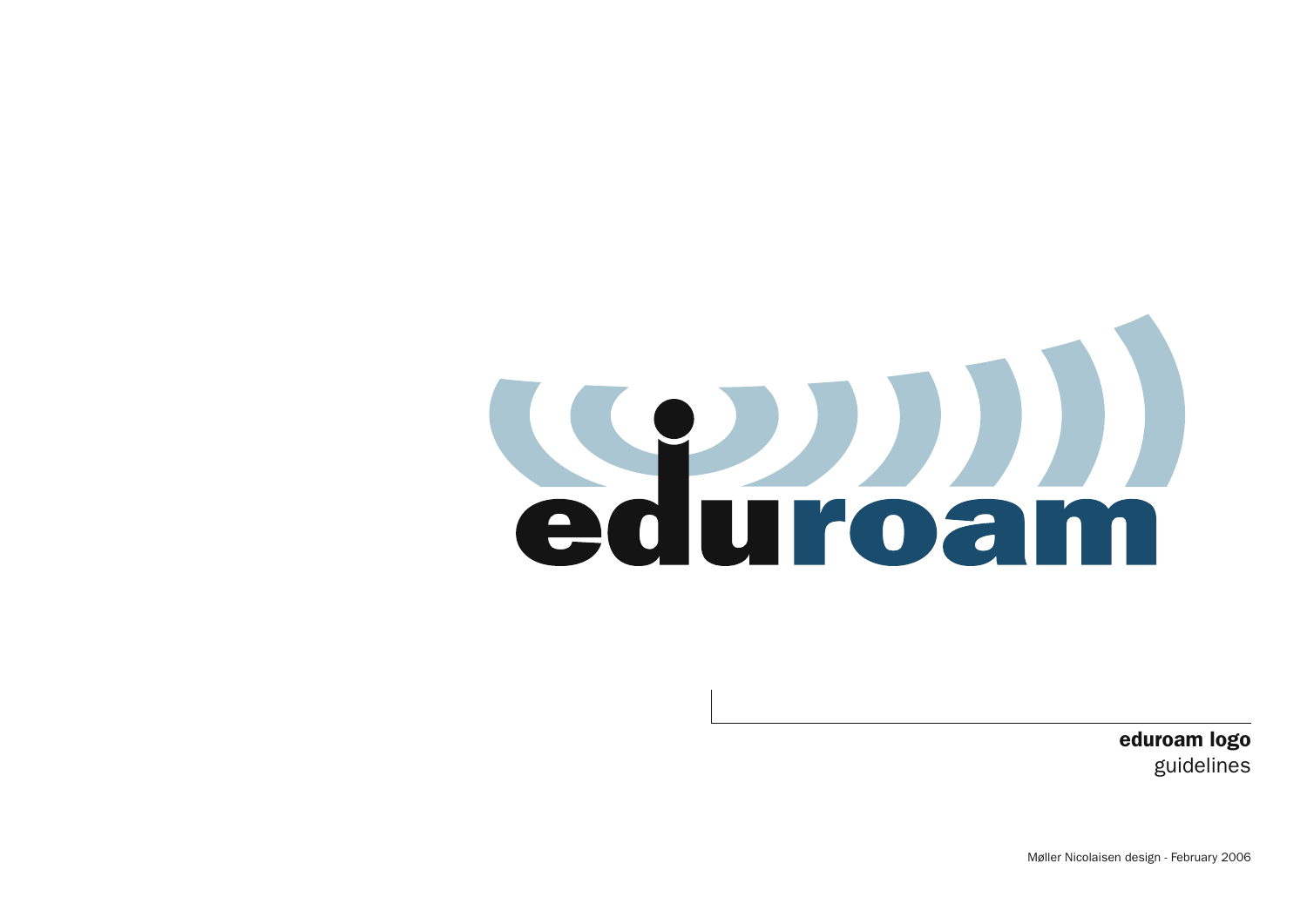The Logo exists in two versions: The basic white and a negative version.

Following the few rules of this manual will ensure that the eduroam identity given by the logo, the readability and aesthetics are well maintained.



File: eduroamneg.eps

The eduroam logo is a redesign based on the original design by Pavel Satrapa.



File: eduroam.eps

Transparent versions (filenames: eduroamtrans.eps, eduroamtransneg.eps) are also available for use on background colours or image files, or for stickers etc.

Bitmap versions (.png, .gif) are available as well.

The logo should allways stand as clear as possible without interference or distortion from any other graphic elements. Keeping space around the logo is more important than enlarging the logo size.

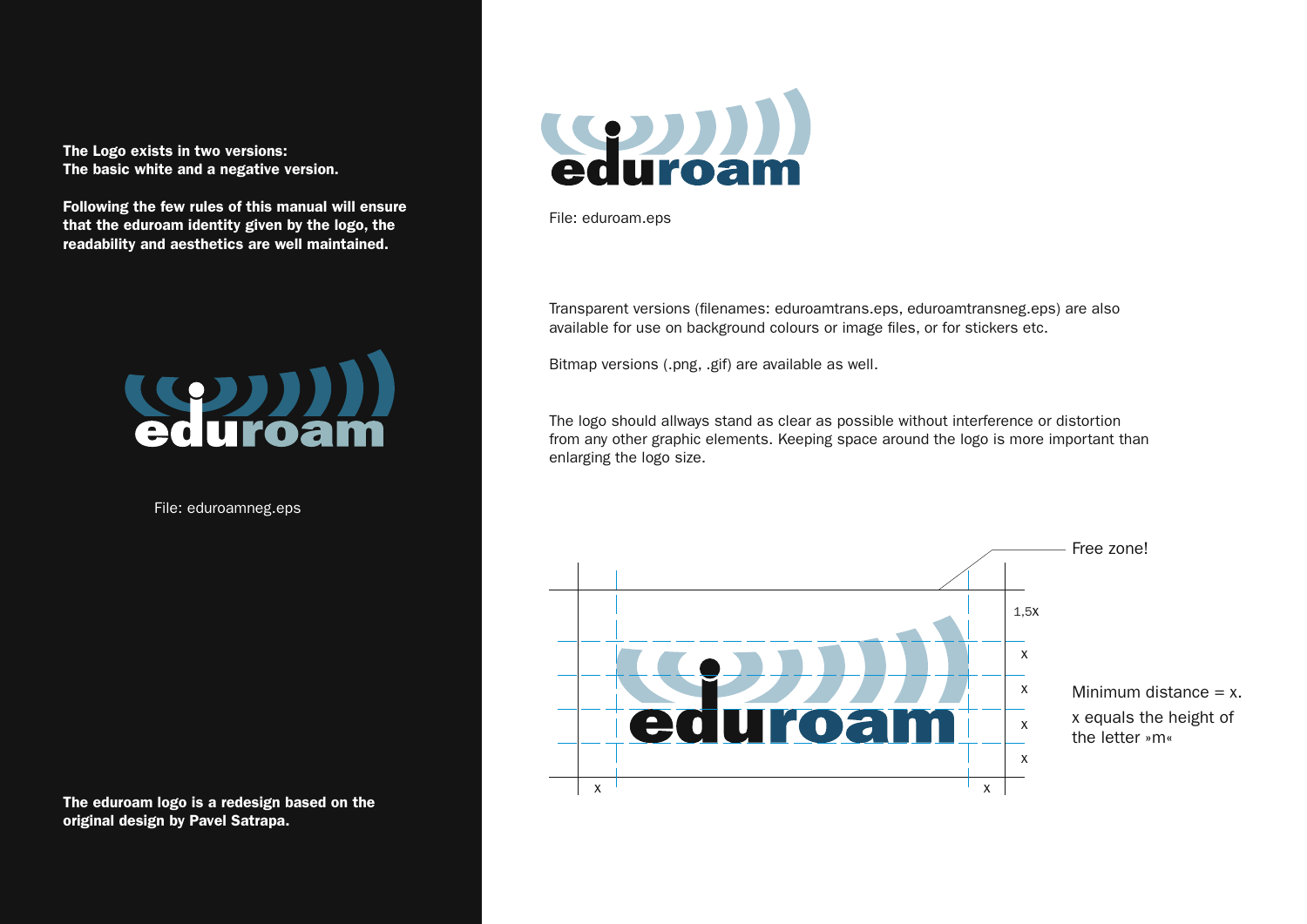



## **Colours**

Pale blue »radiowaves«: CMYK: 25-10-5-0 RGB: 191-213-220 Blue letters »roam«: CMYK: 90-50-25-10 RGB: 29-74-116

Negative version Blue »radiowaves«: CMYK: 80-35-22-8 RGB: 51-105-135 Pale blue letters »roam«: CMYK: 33-10-12-0 RGB: 171-201-200

## Typeface

The letters in the logo are based upon the typeface Franklin Gothic Demi. The typeface is modified for the purpose and are not to be transformed in any way.

Especially when you work with printed material the use of the Franklin font family is highly recommended. In this way you can create a natural context between the logo and your text.

This manual is made with Franklin font only.

## Franklin Gothic Book Franklin Gothic Demi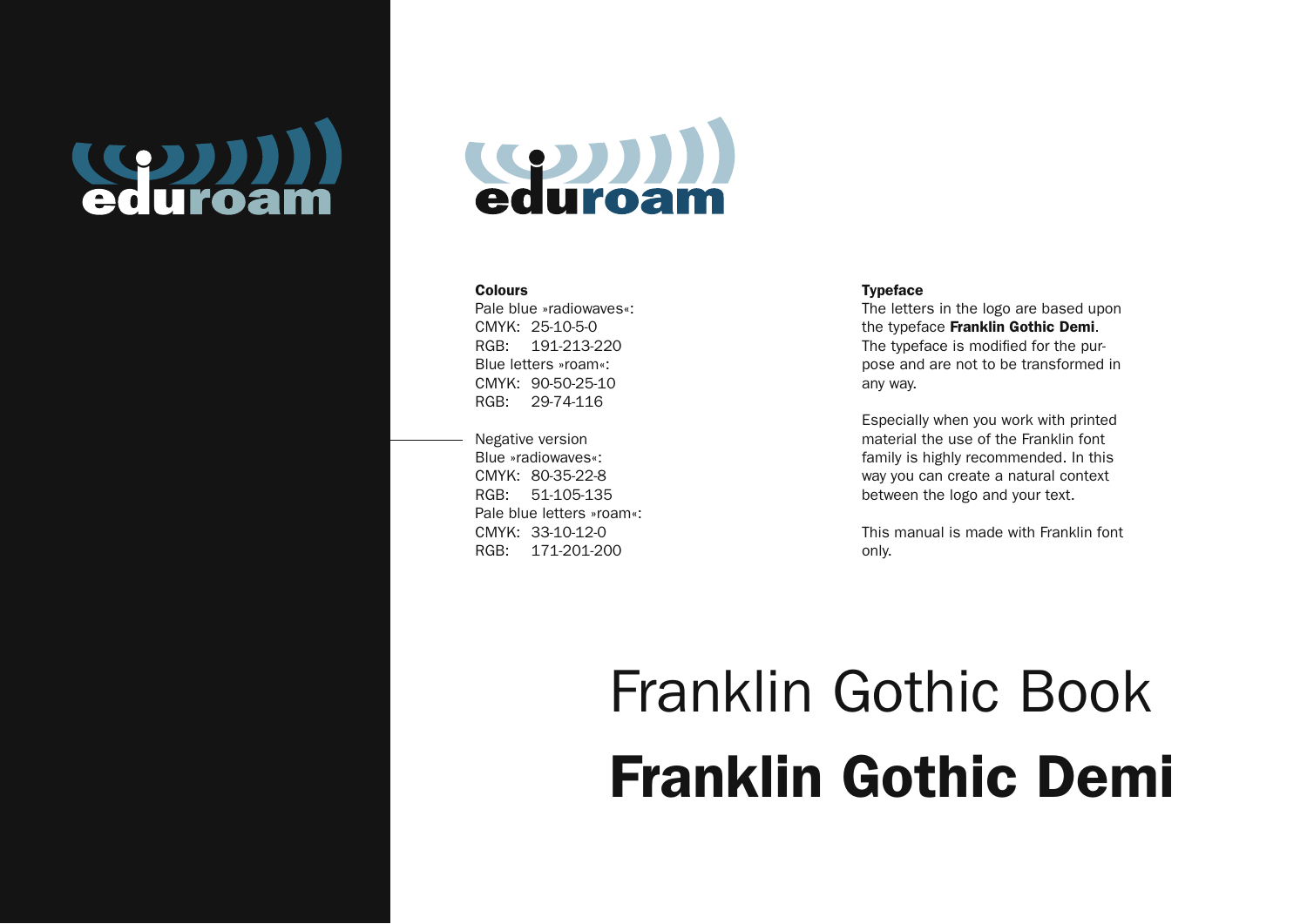





 $(1)$ 

You can place the logo on coloured backgrounds... ...but never choose a background colour that weakens the elements of the logo!

You can place text in visual correspondance with the logo, but keep distance...

Lorem ipsum, consectetuer adipiscing elit, sed diam nonummy nibh euismod.



Lorem ipsum, consectetuer adipiscing elit, sed diam nonummy nibh euismod.



Follow the visual lines rather than physical lines

The »radiowaves« can be used as decoration in your artwork - avoid contrast though...